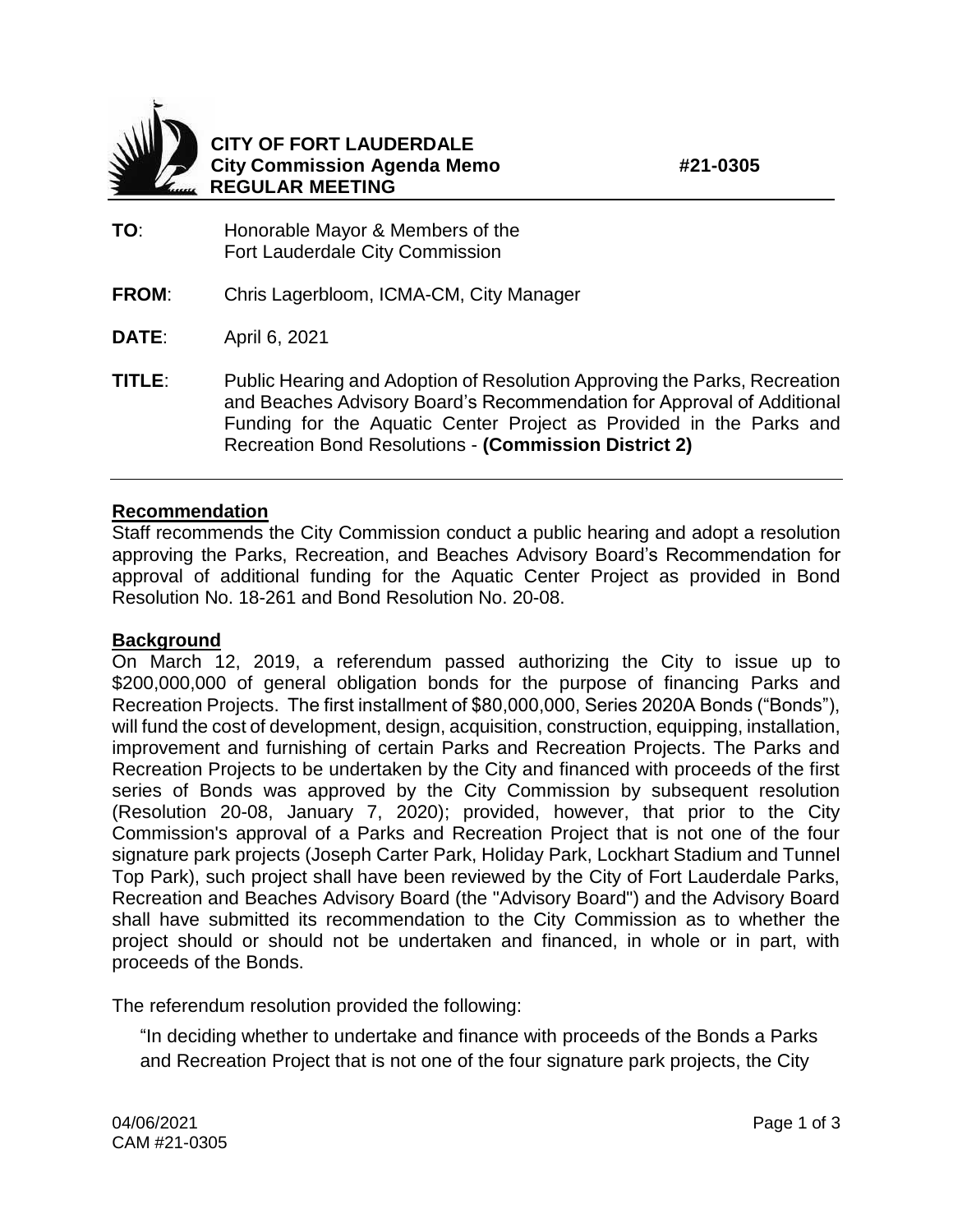Commission shall conduct a public hearing and consider, but shall not be obligated to follow, the recommendation of the Advisory Board with respect to such project."

On February 24, 2020, the Parks, Recreation, and Beaches Advisory Board recommended allocating \$7 million of Parks General Obligation Bond dollars to the Aquatic Center Project. The total estimated project cost was \$45.7 Million with the remainder of the funding coming from the Beach CRA (\$31.7 Million), Park Impact Fees (\$5 Million), and General Fund (\$2 Million). This recommendation was approved by the City Commission at a Public Hearing on July 7, 2020.

The City of Fort Lauderdale awarded a design-build contract to Hensel Phelps to design and construct improvements at the Aquatic Center Complex. These improvements included new pools, decks, bleachers, and the north building. After the contract was awarded, the Mayor and Commission directed staff to make improvements to the existing athlete locker rooms which are in the south building. Improvements to the south building were not included in the initial awarded scope of work. After site investigations were completed, it was decided that the south building was in poor condition and it would not be wise to spend money on interior renovations. Hensel Phelps submitted an unsolicited proposal to demolish and build a new south building, and the Commission has directed staff to move forward with the proposal.

Hensel Phelps has requested additional funding relating to the Aquatic Center South Building (locker rooms and offices) replacement. The additional funding of \$3.5 Million for the project was presented to and recommended by the Parks, Recreation, and Beaches Advisory Board on February 24, 2021.

# **Resource Impact**

Resource impact will be reflected on a future CAM approving the procurement of this project.

## **Strategic Connections**

This item is a Top 2021 Commission Priority, advancing the Parks and Public Places initiative.

This item is a *Press Play Fort Lauderdale Strategic Plan 2024* initiative, specifically advancing:

- The Public Places Focus Area
- Goal 3: Build a healthy and engaging community
- Objective: Offer a diverse range of recreational and educational programming

This item advances the *Fast Forward Fort Lauderdale 2035 Vision Plan*: We Are Here.

## **Attachments**

04/06/2021 Page 2 of 3 CAM #21-0305 Exhibit 1 – Resolution No. 18-261 Exhibit 2 – Resolution 20-08 Exhibit 3 – February 24, 2021 Parks, Recreation and Beaches Advisory Board Meeting **Minutes**